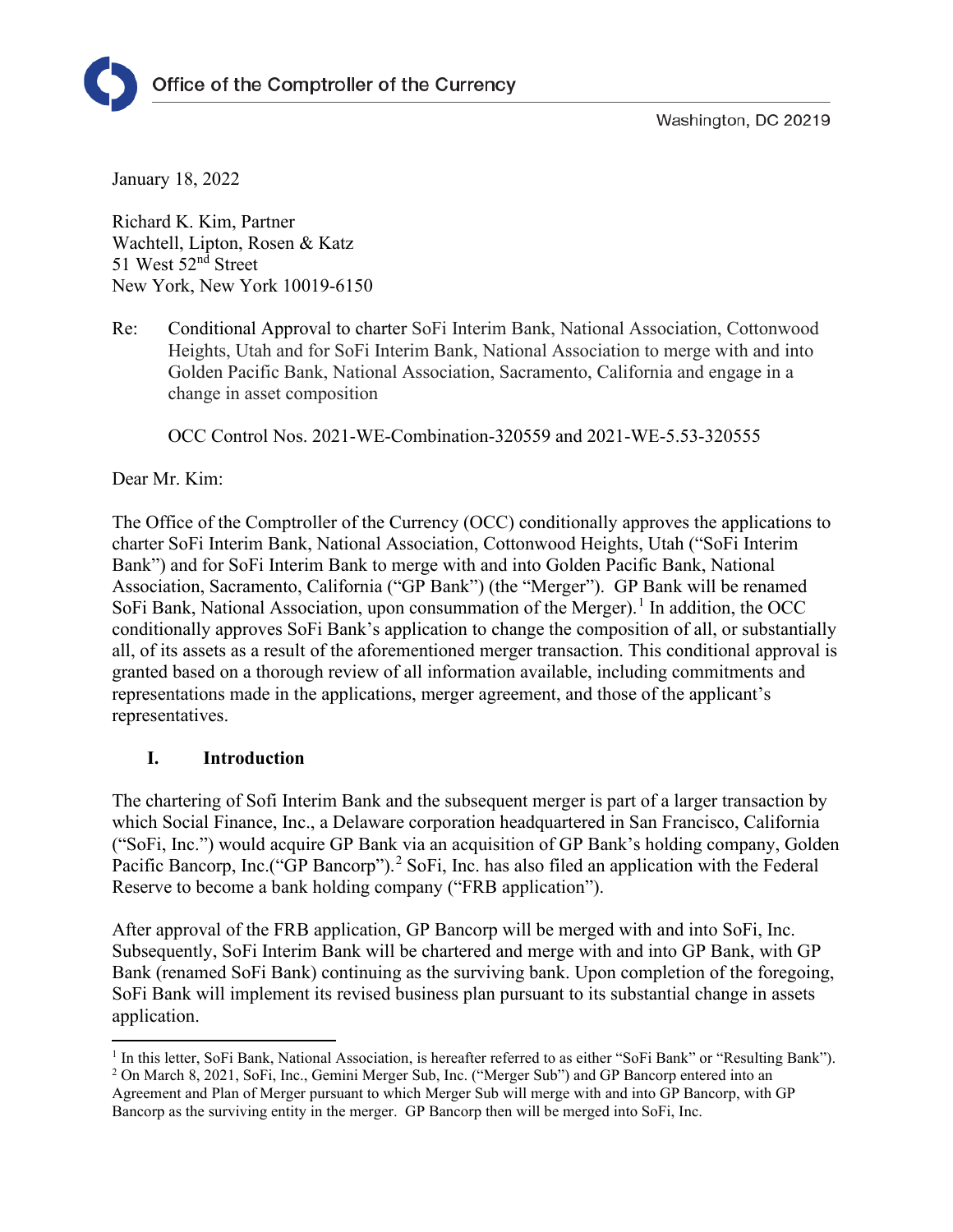# **II. The Merger**

# A. Forming SoFi Interim Bank

Interim national banks may be chartered by the OCC to accomplish a "business combination."<sup>[3](#page-1-0)</sup> An interim national bank is an insured bank upon issuance of its charter.<sup>[4](#page-1-1)</sup> GP Bank applied to the OCC for approval to merge SoFi Interim Bank with GP Bank (renamed SoFi Bank) as the surviving entity, under 12 USC 215a-1 and 1831u.

## B. Riegle-Neal

Mergers of national banks with different home states are authorized under 12 USC 215a-1 and 1831u(a)(1), which were adopted as part of the Riegle-Neal Interstate Banking and Branching Efficiency Act of 1994 (Riegle-Neal). Riegle-Neal imposes certain conditions on interstate merger transactions. These are (i) compliance with state-imposed age limits, if any, subject to Riegle-Neal's limits; (ii) compliance with certain state filing requirements, if any; (iii) compliance with nationwide and state concentration limits; (iv) expanded community reinvestment compliance; and (v) adequacy of capital and management skills.<sup>[5](#page-1-2)</sup> The OCC has considered these factors and determined that the Merger satisfies these applicable Riegle-Neal requirements.

Upon consummation of the merger, SoFi Bank has also requested to retain and to operate GP Bank's main office and branches in Sacramento, Yuba City, and Live Oak, California as branches, and to retain and operate its main office in Cottonwood Heights, Utah. In an interstate merger transaction, the resulting bank's retention and continued operation of the offices of the merging banks is expressly provided for under 12 USC 1831u and 12 USC 36(d).

Therefore, based on the representations provided by GP Bank in the merger application, the proposed interstate merger transaction satisfies all the relevant conditions in Riegle-Neal.

C. Bank Merger Act

The OCC also reviewed the Merger under the criteria of the Bank Merger Act (BMA), 12 USC 1828(c), and applicable OCC regulations and policies.<sup>[6](#page-1-3)</sup> Under the BMA, the OCC must consider the risk of the transaction to the stability of the U.S. banking or financial system and may not, without reason, approve a merger that would substantially lessen competition in any section of the country.<sup>[7](#page-1-4)</sup> The BMA also requires the OCC to take into consideration the financial and managerial resources and future prospects of the existing and proposed institutions.<sup>[8](#page-1-5)</sup> The OCC must also consider the effectiveness of any insured depository institution involved in the

<span id="page-1-0"></span><sup>3</sup> See 12 USC 24(Seventh); 12 CFR 5.33(d)(8), (e)(4), (f)(2)

<span id="page-1-1"></span> $4$  12 USC 1815(a)(2).

<span id="page-1-2"></span> $5$  See 12 USC 1831u(a)(5) and 1831u(b).

<span id="page-1-4"></span><span id="page-1-3"></span><sup>6</sup> See 12 CFR 5.33

 $712$  USC 1828(c)(5)

<span id="page-1-5"></span><sup>8</sup> Id.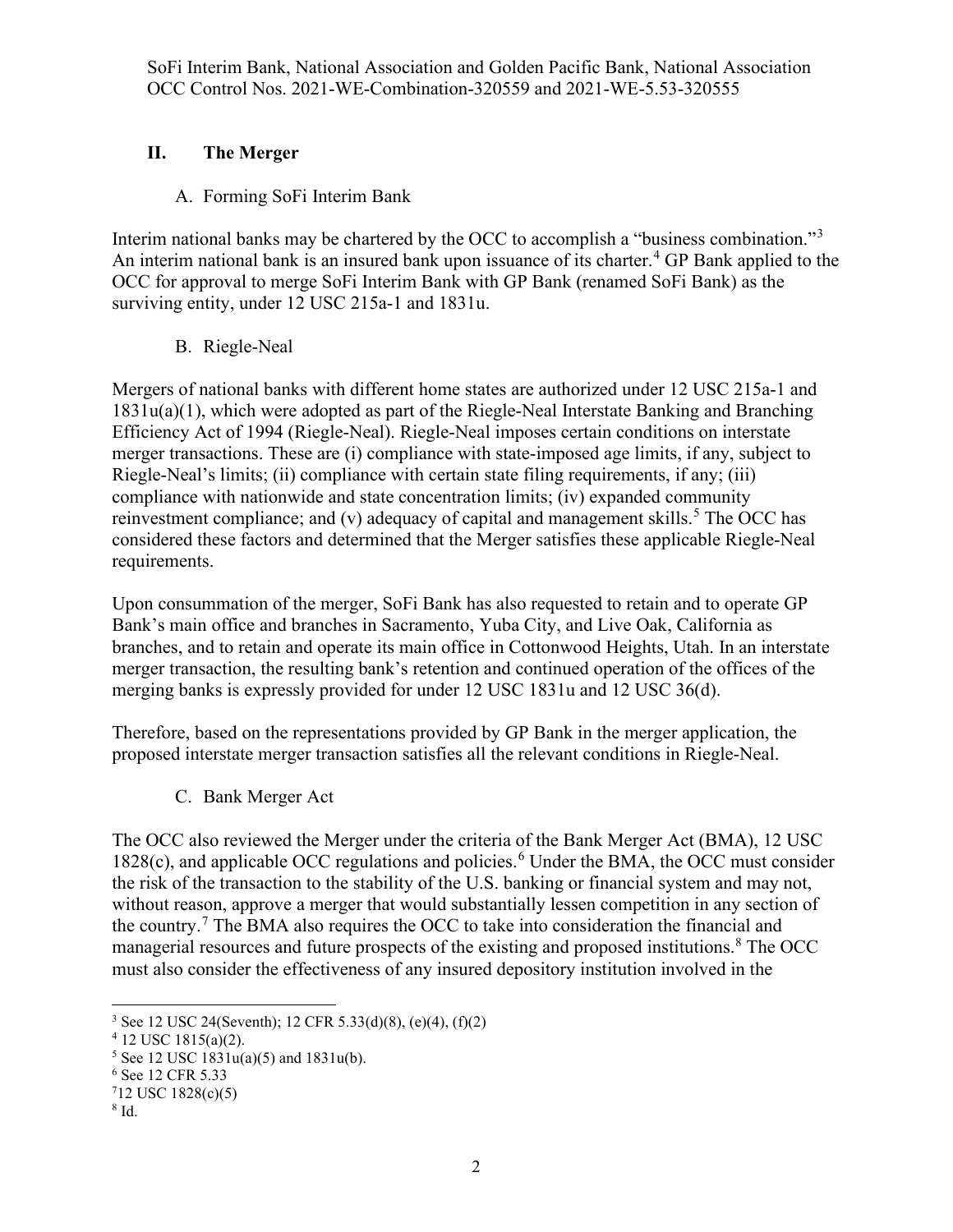proposed merger transaction in combating money laundering activities.<sup>[9](#page-2-0)</sup> The OCC considered these factors and found them consistent with approval of the Merger.

The OCC must also consider the convenience and needs of the community to be served under the BMA as well as the record of compliance with the Community Reinvestment Act<sup>[10](#page-2-1)</sup> ("CRA") of each applicant bank in a merger transaction.<sup>[11](#page-2-2)</sup> The OCC has considered these factors and found them consistent with approval of the application.

## **III. Change in Asset Composition**

With respect to the change in asset composition application under 12 CFR 5.53(d)(3), the OCC considered the capital level of the resulting institution; the conformity of the transaction to applicable law, regulation and supervisory policies; the purpose of the transaction, its impact on the safety and soundness of the bank; and any effect on the bank's shareholders or customers. The OCC reviewed these factors and deemed conditional approval consistent with regulatory requirements.

### **IV. Merger Consummation Requirements**

The OCC must be advised in writing in advance of the desired effective date for the Merger, so it may issue the necessary certification letter. The OCC will issue a letter certifying consummation of the transaction when it receives:

- 1. A Secretary's Certificate for each institution, certifying that a majority of the board of directors approved.
- 2. An executed merger agreement.
- 3. A Secretary's Certificate from each institution, certifying that the shareholder approvals have been obtained, if required.
- 4. Executed amended Articles of Association for the Resulting Bank.
- 5. Documentation that all other required regulatory approvals have been obtained.
- 6. Documentation that all other conditions that the OCC imposed have been met.

<span id="page-2-0"></span> $9$  12 USC 1828(c)(11). In addition, the OCC may not approve a merger if the resulting insured depository institution (including all insured depository institutions which are affiliates of the resulting insured depository institution), upon consummation of the transaction, would control more than 10 percent of the total amount of deposits of insured depository institutions in the United States.<br><sup>10</sup> 12 USC 2903(a)(2).

<span id="page-2-1"></span>

<span id="page-2-2"></span><sup>&</sup>lt;sup>11</sup> 12 USC 1828(c)(5), 2903(a)(2); 12 CFR 25.02(a)(3)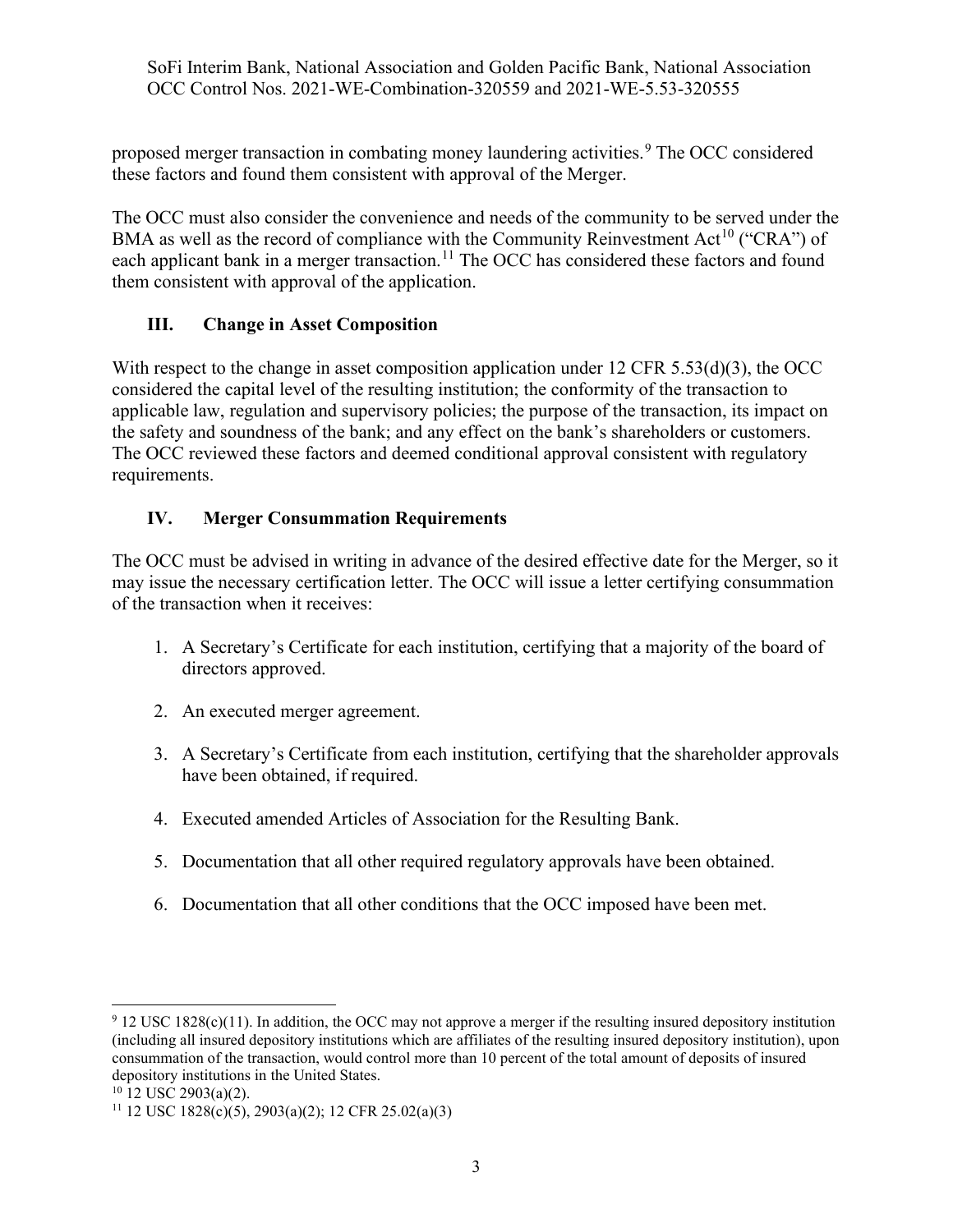If the Merger is not consummated within twelve months of the date of this approval, the approval will automatically terminate unless the OCC grants an extension. The OCC does not grant extensions of the approval period, except under extenuating circumstances, and expects the Merger to occur as soon as possible after approval.

# **V. Conditions**

This approval is subject to the following conditions under 12 USC 1818:

- 1. The Resulting Bank shall have initial paid-in capital of no less than \$750 million contributed in cash, with any deviation requiring prior written OCC non-objection, within ten (10) business days of consummation of the Merger.
- 2. The Resulting Bank shall enter into, and thereafter implement and adhere to, a written Operating Agreement with the OCC, in a form acceptable to the OCC, within three (3) business days of the consummation of the Merger. This condition shall remain in effect until the Operating Agreement is terminated under the provisions set forth in the Operating Agreement.
- 3. While the Operating Agreement is in effect, the Resulting Bank shall not engage in any crypto-asset activities or services currently performed by SoFi Inc., or any other cryptoasset activities or services, unless it has received prior written determination of no supervisory objection from the OCC under the procedures set out in the Operating Agreement.<sup>[12](#page-3-0)</sup>

The conditions of this approval are conditions "imposed in writing by a Federal banking agency in connection with any action on any application, notice, or other request" within the meaning of 12 USC 1818. As such, the conditions are enforceable under 12 USC 1818.

### **VI. Conclusion**

This conditional approval and the activities and communications by OCC employees in connection with the filing do not constitute a contract, express or implied, or any other obligation binding upon the OCC, the United States, any agency, or entity of the United States, or any officer or employee of the United States, and do not affect the ability of the OCC to exercise its supervisory, regulatory and examination authorities under applicable law and regulations.

Our approval is based on the bank's representations, submissions, and information available to the OCC as of this date. The OCC may modify, suspend, or rescind this approval if a material change in the information on which the OCC relied occurs prior to the date of the transaction to which this decision pertains. The foregoing may not be waived or modified by any employee or agent of the OCC or the United States.

<span id="page-3-0"></span> $12$  Following the termination of the Operating Agreement, the Resulting Bank will remain subject to the nonobjection process discussed in OCC Interpretive Letter No. 1179 (Nov. 18, 2021).